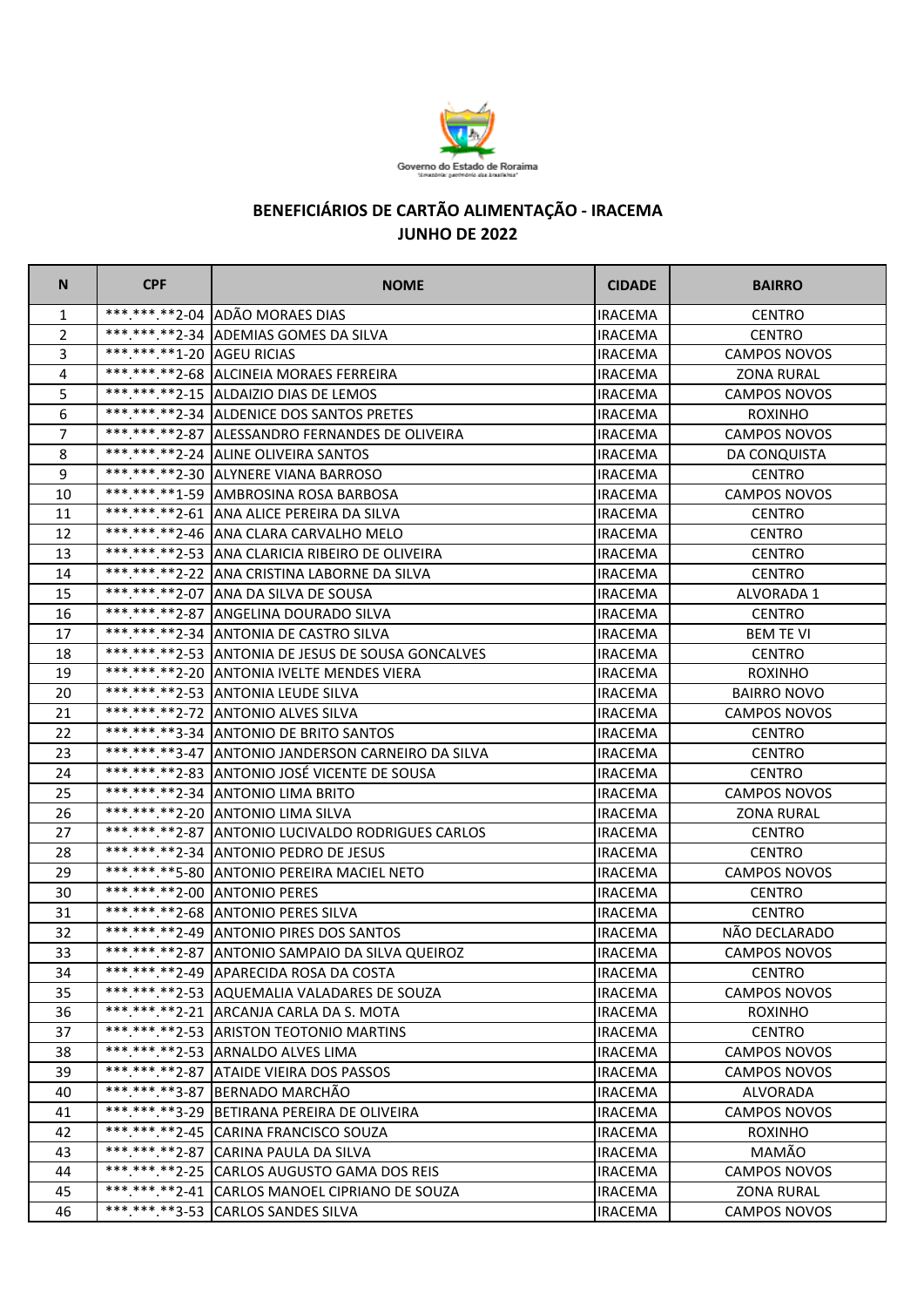| 47  | *** *** ** 2-20 CARLOS WAGNER DE OLIVEIRA LOBO     | <b>IRACEMA</b> | SAPOLANDIA             |
|-----|----------------------------------------------------|----------------|------------------------|
| 48  | ***.***.**2-49 CARME FIGUEIREDO DE ARAÚJO          | <b>IRACEMA</b> | AGROVILA SANTO ANTONIO |
| 49  | *** *** ** 2-50 CATIA DA SILVA NEVES               | <b>IRACEMA</b> | <b>ROXINHO</b>         |
| 50  | *** *** **2-00 CÍCERO LIMA MENDONÇA                | <b>IRACEMA</b> | <b>CENTRO</b>          |
| 51  | *** *** **3-32 CLAUDENE DE SOUSA CRUZ              | <b>IRACEMA</b> | <b>CENTRO</b>          |
| 52  | ***.***.**2-15 CLAUDETE SANTOS SOBRAL              | <b>IRACEMA</b> | <b>ROXINHO</b>         |
| 53  | *** *** **1-53 CLAUDIO SILVA SANTOS                | <b>IRACEMA</b> | <b>CENTRO</b>          |
| 54  | *** *** ** 2-49 CLEIDE GOLÇALVES VIEIRA            | <b>IRACEMA</b> | <b>ZONA RURAL</b>      |
| 55  | *** *** ** 2-04 CLEIDE ORACIO DO NASCIMENTO        | <b>IRACEMA</b> | MOTE MURIÁ             |
| 56  | ***.***.**2-00 CLENIS LIMA FARIAS                  | <b>IRACEMA</b> | <b>ZONA RURAL</b>      |
| 57  | *** *** ** 2-87 CLEUDILANE VIANA DE MATOS          | <b>IRACEMA</b> | <b>ROXINHO</b>         |
| 58  | ***.***.**2-49 CRISTIANA NATALINA FERNANDES PIRES  | <b>IRACEMA</b> | <b>CIDADE SATELITE</b> |
| 59  | ***.***.**2-34 CRISTIANO DA PAIXÃO FERNANDES PIRES | <b>IRACEMA</b> | <b>CAMPOS NOVOS</b>    |
| 60  | ***.***.**2-49 DAIANA PEREIRA DE SOUZA ALMEIDA     | <b>IRACEMA</b> | <b>CENTRO</b>          |
| 61  | *** *** ** 2-00 DALVA GONÇALVES DE OLIVEIRA        | <b>IRACEMA</b> | <b>ROXINHO</b>         |
| 62  | ***.***.**2-76 DAMIANA SANTANA DA SILVA            | <b>IRACEMA</b> | <b>CENTRO</b>          |
| 63  | ***.***.**2-02 DANIEL FEITOSA LIMA                 | <b>IRACEMA</b> | <b>CENTRO</b>          |
| 64  | ***.***.**2-53 DANIELLE PEREIRA DA COSTA           | <b>IRACEMA</b> | <b>CENTRO</b>          |
| 65  | *** *** ** 2-53 DAVI OLIVEIRA DE LIMA              | <b>IRACEMA</b> | <b>ZONA RURAL</b>      |
| 66  | *** *** ** 2-04 DEUZALINA DA SILVA                 | <b>IRACEMA</b> | <b>CENTRO</b>          |
| 67  | *** *** ** 2-34 DEUZIANE MARUAI CIPRIANO           | <b>IRACEMA</b> | <b>ZONA RURAL</b>      |
| 68  | *** *** ** 8-29   DIEGO RAMOS DE LIMA              | <b>IRACEMA</b> | <b>ALVORADA</b>        |
| 69  | *** ***.**2-00   DILLENY VIRIATO ALEIXO            | <b>IRACEMA</b> | <b>BAIRRO NOVO</b>     |
| 70  | ***.***.**2-69 DULCILENE DA SILVA                  | <b>IRACEMA</b> | ALVORADA II            |
| 71  | ***.***.**2-53 EDELMAN CARVALHO DA SILVA           | <b>IRACEMA</b> | <b>CENTRO</b>          |
| 72  | ***.***.**2-68 EDGARD PEREIRA DA SILVA             | <b>IRACEMA</b> | AJARANI                |
| 73  | *** *** **3-97 EDIEL SANTIAGO SILVA                | <b>IRACEMA</b> | CAMPOS NOVOS           |
| 74  | *** *** **2-04 EDILBERTO DOS SANTOS                | <b>IRACEMA</b> | <b>CENTRO</b>          |
| 75  | ***.***.**2-91 EDILEUSA DA CONCEIÇÃO MATOS         | <b>IRACEMA</b> | <b>CENTRO</b>          |
| 76  | *** ***.**2-53 EDILSON BRITO DA SILVA              | <b>IRACEMA</b> | <b>CAMPOS NOVOS</b>    |
| 77  | ***.***.**2-72 EDILTON ESPIRITO SANTO DE OLIVEIRA  | <b>IRACEMA</b> | <b>CAMPOS NOVOS</b>    |
| 78  | ***.***.**2-72 EDIVALDO FERREIRA CONCEIÇÃO         | <b>IRACEMA</b> | <b>ZONA RURAL</b>      |
| 79  | ***.***.**3-49 EDIVAR SILVA CHAVES                 | <b>IRACEMA</b> | <b>CENTRO</b>          |
| 80  | ***.***.**2-53 EDMILSON BARBOSA DE LIMA            | <b>IRACEMA</b> | <b>CAMPOS NOVOS</b>    |
| 81  | *** *** ** 2-87 EDNA DA SILVA DULCIO               | <b>IRACEMA</b> | <b>ZONA RURAL</b>      |
| 82  | ***.***.**2-87 EDNALVA DE ASSUNÇAO DA CONCEIÇAO    | <b>IRACEMA</b> | <b>ZONA RURAL</b>      |
| 83  | *** *** ** 2-53 EDSON DE OLIVEIRA                  | <b>IRACEMA</b> | PIRILANDIA             |
| 84  | *** *** ** 2-04 EDVAN DA SILVA LOPES               | <b>IRACEMA</b> | <b>CENTRO</b>          |
| 85  | ***.***.**2-98 ELAINE CARLA FERREIRA GOMES CABRAL  | <b>IRACEMA</b> | ALVORADA               |
| 86  | ***.***.**2-49 ELAINE SANTANA DOS REIS             | <b>IRACEMA</b> | <b>CAMPOS NOVOS</b>    |
| 87  | *** *** ** 2-49 ELANJA DOS SANTOS FERREIRA         | <b>IRACEMA</b> | <b>CENTRO</b>          |
| 88  | *** *** **2-53 ELIAS SOUSA DE CASTRO               | <b>IRACEMA</b> | <b>AJARANI</b>         |
| 89  | ***.***.**2-87 ELIETE GONÇALVES SILVA              | <b>IRACEMA</b> | CAMPOS NOVOS           |
| 90  | ***.***.**2-05 ELIEZER RIBEIRO DA SILVA            | <b>IRACEMA</b> | <b>CAMPOS NOVOS</b>    |
| 91  | ***.***.**2-87 ELIONETE DIAS SOAES                 | <b>IRACEMA</b> | <b>ROXINHO</b>         |
| 92  | ***.***.**2-20 ELISANGELA TERTO DA SILVA           | <b>IRACEMA</b> | <b>CAMPOS NOVOS</b>    |
| 93  | ***.***.**2-20 ELISIANE MAURA MARQUES              | <b>IRACEMA</b> | <b>CAMPOS NOVOS</b>    |
| 94  | ***.***.**2-73 ELIZAMA DA SILVA ARAUJO             | <b>IRACEMA</b> | <b>CENTRO</b>          |
| 95  | ***.***.**2-00 ELOISA DE ANDRADE MENEZES           | <b>IRACEMA</b> | CAMPOS NOVOS           |
| 96  | *** *** ** 2-08 ELSON DA SILVA GOMES               | <b>IRACEMA</b> | <b>ROXINHO</b>         |
| 97  | ***.***.**3-72 ERAUDINE DA COSTA LANDRIM           | <b>IRACEMA</b> | <b>CAMPOS NOVOS</b>    |
| 98  | ***.***.**2-96 EREVAN SANTOS SILVA                 | <b>IRACEMA</b> | NAO INFORMADO          |
| 99  | ***.***.**2-97 ERMISON OLIVEIRA DA SILVA           | <b>IRACEMA</b> | <b>CENTRO</b>          |
| 100 | ***.***.**2-04 ESTEFANIA DA SILVA                  | <b>IRACEMA</b> | <b>CENTRO</b>          |
| 101 | *** *** **1-72 EUDES DOS SANTOS SILVA              | <b>IRACEMA</b> | <b>CAMPOS NOVOS</b>    |
| 102 | ***.***.**1-87 EUGENIO FERNANDES DE BARROS         | <b>IRACEMA</b> | <b>CENTRO</b>          |
| 103 | *** *** ** 2-34 EVA SANTANA DO NASCIMENTO          | <b>IRACEMA</b> | <b>CENTRO</b>          |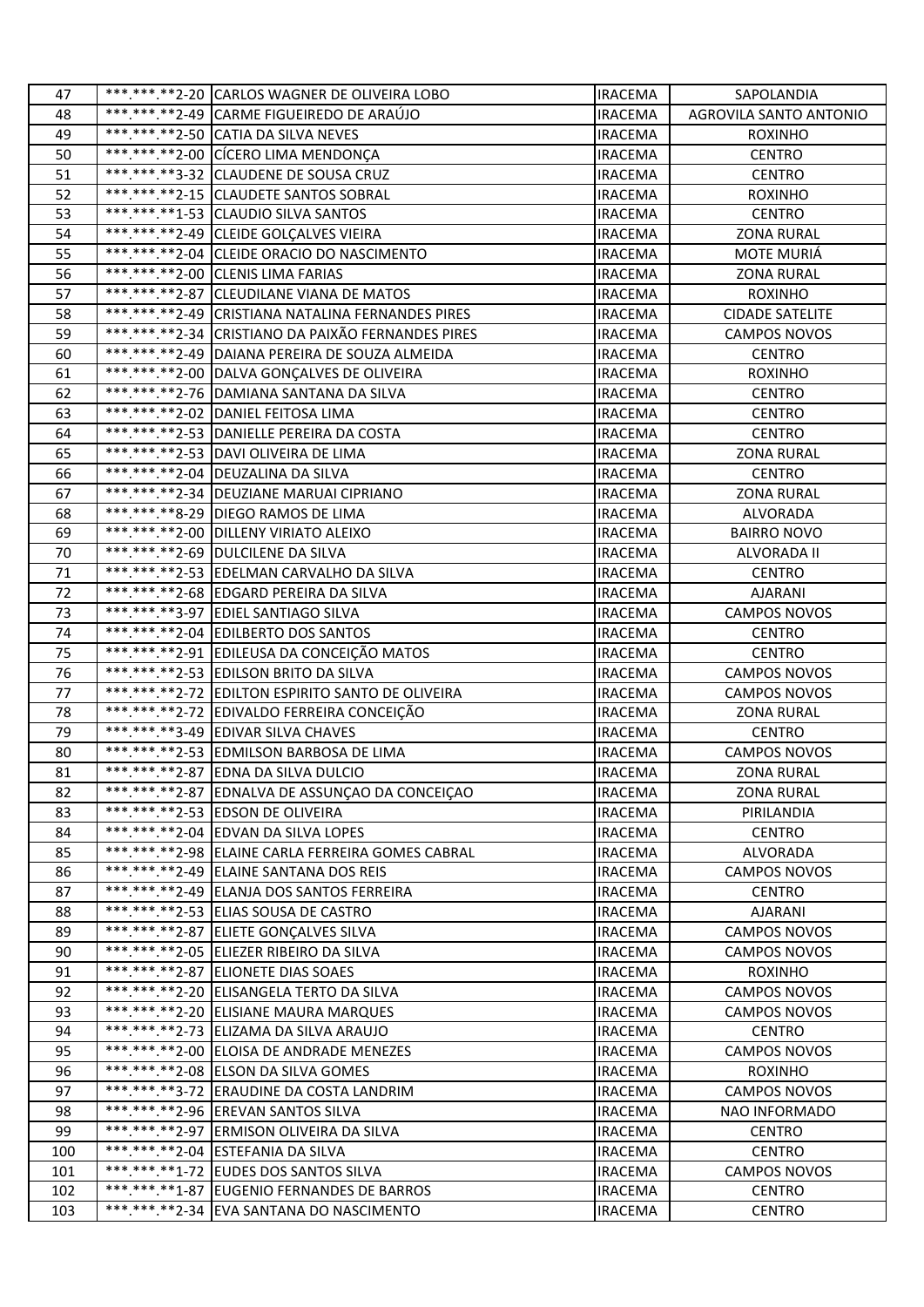| 104 |                            | *** *** **2-04 EVANILON FERREIRA DA SILVA              | <b>IRACEMA</b> | <b>ZONA RURAL</b>      |
|-----|----------------------------|--------------------------------------------------------|----------------|------------------------|
| 105 |                            | ***.***.**2-59 FABIANO LIMA NASCIMENTO                 | <b>IRACEMA</b> | <b>CAMPOS NOVOS</b>    |
| 106 |                            | ***.***.**2-53 FABIO PERREIRA DA SILVA                 | <b>IRACEMA</b> | AJARANI                |
| 107 |                            | *** *** ** 2-00 FATMA AFONSO SAGICA                    | <b>IRACEMA</b> | <b>CAMPOS NOVOS</b>    |
| 108 |                            | ***.***.**2-00 FERNANDO MIGUEL VALDIVINA MONTAYA       | <b>IRACEMA</b> | <b>CENTRO</b>          |
| 109 |                            | *** *** ** 2-58 FILIPE CARDOSO SOUZA                   | <b>IRACEMA</b> | <b>CENTRO</b>          |
| 110 |                            | *** *** ** 2-49 FRACISCO VIEIRA SILVA                  | <b>IRACEMA</b> | POEIRÃO                |
| 111 |                            | ***.***.**2-25 FRANCENILDA SOUZA LIMA                  | <b>IRACEMA</b> | <b>CENTRO</b>          |
| 112 |                            | ***.***.**2-43 FRANCIE JANE EDWIN DA SILVA             | <b>IRACEMA</b> | <b>ROXINHO</b>         |
| 113 |                            | ***.***.**3-59 FRANCILEIA FREITAS PEREIRA              | <b>IRACEMA</b> | <b>ZONA RURAL</b>      |
| 114 |                            | ***.***.**2-15 FRANCISCA DAS CHAGAS MOURAO DE OLIVEIRA | <b>IRACEMA</b> | SAPOLANDIA             |
| 115 |                            | *** *** .** 2-04 FRANCISCA DE SOUSA FERREIRA           | <b>IRACEMA</b> | <b>CAMPOS NOVOS</b>    |
| 116 |                            | *** *** **2-91 FRANCISCA TACULILDA VIANA               | <b>IRACEMA</b> | <b>CENTRO</b>          |
| 117 |                            | ***.***.**2-87 FRANCISCO CARLOS DA SILVA GALVAO        | <b>IRACEMA</b> | <b>MILITAO</b>         |
| 118 |                            | *** *** **3-20 FRANCISCO DAS CHAGAS MELO               | <b>IRACEMA</b> | <b>ROXINHO</b>         |
| 119 |                            | ***.***.**2-00 FRANCISCO PEREIRA DA SILVA              | <b>IRACEMA</b> | <b>ROXINHO</b>         |
| 120 |                            | ***.***.**2-49 FRANCISCO PERES LIMA                    | <b>IRACEMA</b> | <b>AJARANI</b>         |
| 121 |                            | *** *** ** 2-20 FRANCISCO RODRIGUES NUNES              | <b>IRACEMA</b> | <b>CAMPOS NOVOS</b>    |
| 122 |                            | *** ***.**2-15 FRANCISCO SILVA SOUSA                   | <b>IRACEMA</b> | <b>ZONA RURAL</b>      |
| 123 |                            | *** *** ** 2-49 FRANCISNALDO MACEDO DA SILVA           | <b>IRACEMA</b> | VILA IRECEMA           |
| 124 |                            | *** *** ** 2-72 FREDSON FERNANDES LIMA                 | <b>IRACEMA</b> | <b>ROXINHO</b>         |
| 125 |                            | *** *** ** 2-53 GEANE COSTA XIMENES                    | <b>IRACEMA</b> | <b>ROXINHO</b>         |
| 126 |                            | ***.***.**2-34 GENIVAL DIAS DA SILVA                   | <b>IRACEMA</b> | <b>ROXINHO</b>         |
| 127 |                            | ***.***.**2-81 GESSILENE FERREIRA DA SILVA             | IRACEMA        | <b>CONQUISTA</b>       |
| 128 |                            | *** ***.**2-34 GEUSA GOMES DA SILVA                    | <b>IRACEMA</b> | <b>CENTRO</b>          |
| 129 |                            | ***.***.**2-68 GEZENAIRA FIDELIS PAULINO               | <b>IRACEMA</b> | <b>ZONA RURAL</b>      |
| 130 |                            | ***.***.**8-47 GILVANE SCHEIDE MARLON                  | <b>IRACEMA</b> | CAMPOS NOVOS           |
| 131 |                            | *** *** ** 2-87 GRACIANE CIPRIANO DE SOUZA             | <b>IRACEMA</b> | <b>NOVO</b>            |
| 132 |                            | ***.***.**2-15 GRACIELENE SOUSA SILVA                  | <b>IRACEMA</b> | <b>APURUI</b>          |
| 133 |                            | ***.***.**2-27 GRACILEIDE IRAMO                        | <b>IRACEMA</b> | <b>CAMPOS NOVOS</b>    |
| 134 |                            | ***.***.**2-80 HASTON SILVA DOUGLAS DA PAZ             | <b>IRACEMA</b> | <b>CENTRO</b>          |
| 135 |                            | *** *** ** 2-20 HAURISTÉLEIA SILVA ARAUJO              | <b>IRACEMA</b> | <b>NOVO</b>            |
| 136 |                            | ***.***.**2-20 HELCIO DE ANDRADE MENEZES               | <b>IRACEMA</b> | <b>AJARANI</b>         |
| 137 |                            | ***.***.**2-20 HELEN DAYANE AMORIM VIUVO               | <b>IRACEMA</b> | <b>CENTRO</b>          |
| 138 |                            | *** *** ** 3-56 HEMERSON CRUZ DA CRUZ                  | <b>IRACEMA</b> | <b>CENTRO</b>          |
| 139 |                            | ***.***.**2-22 HENRIQUE LEAL DE MELO                   | <b>IRACEMA</b> | <b>ZONA RURAL</b>      |
| 140 |                            | ***.***.**2-72 HERMEGENILDO DE MATOS RODRIGUES         | <b>IRACEMA</b> | <b>CAMPOS NOVOS</b>    |
| 141 |                            | ***.***.**2-15  ILDENE SOUSA AGUIAR                    | <b>IRACEMA</b> | <b>CENTRO</b>          |
| 142 |                            | *** *** **3-00 ISAIAS DOS SANTOS SILVA                 | <b>IRACEMA</b> | <b>CENTRO</b>          |
| 143 |                            | *** *** ** 2-77   IVAMARA ALVES DE SOUSA               | <b>IRACEMA</b> | <b>ROXINHO</b>         |
| 144 |                            | ***.***.**2-04  IVANEIDE SOUZA DA SILVA                | <b>IRACEMA</b> | <b>CAMPOS NOVOS</b>    |
| 145 |                            | *** *** **2-45 IVANETE BARBOSA ALVES                   | <b>IRACEMA</b> | <b>ROXINHO</b>         |
| 146 | *** *** **2-67 IVANILSON   |                                                        | <b>IRACEMA</b> | <b>ZONA RURAL</b>      |
| 147 |                            | *** *** ** 1-34 IVETE DE OLIVEIRA DULCIO               | <b>IRACEMA</b> | <b>CENTRO</b>          |
| 148 |                            | *** *** ** 2-34   IZAURA CAVALCANTE GONÇALVES          | <b>IRACEMA</b> | POEIRÃO                |
| 149 |                            | *** *** ** 2-79 JACO DOS SANTOS SOUSA                  | <b>IRACEMA</b> | <b>CENTRO</b>          |
| 150 |                            | ***.***.**2-49 JAESINEIA RODRIGUES DOS SANTOS          | <b>IRACEMA</b> | <b>ZONA RURAL</b>      |
| 151 |                            | *** ***. ** 2-87 JAINE PERES DA SILVA                  | <b>IRACEMA</b> | <b>ROXINHO</b>         |
| 152 |                            | *** *** ** 2-49 JAMIL DA SILVA ALVES                   | <b>IRACEMA</b> | <b>ROXINHO</b>         |
| 153 |                            | *** *** ** 2-23 JANAINA TOMAS                          | <b>IRACEMA</b> | AGROVILA SANTO ANTONIO |
| 154 |                            | *** *** ** 2-87 JAQUELINE WILLIMS                      | <b>IRACEMA</b> | <b>CAMPOS NOVOS</b>    |
| 155 | ***.***.**2-34 JESSE ALVES |                                                        | <b>IRACEMA</b> | <b>CAMPOS NOVOS</b>    |
| 156 |                            | ***.***.**2-72 JHAINYX QUEROZ DE SOUZA                 | <b>IRACEMA</b> | <b>ROXINHO</b>         |
| 157 |                            | *** *** ** 2-58 JOABSOM DA SILVA LIMA                  | <b>IRACEMA</b> | <b>CENTRO</b>          |
| 158 |                            | ***.***.**2-34 JOANA AYRES DE SOUZA                    | <b>IRACEMA</b> | <b>CENTRO</b>          |
| 159 |                            | ***.***.**2-00 JOANA MARIA DAMASIO DOS SANTOS PEIXOTO  | <b>IRACEMA</b> | <b>ROXINHO</b>         |
| 160 |                            | *** *** ** 2-20 JJOÃO DOS SANTOS ARAUJO                | <b>IRACEMA</b> | <b>CENTRO</b>          |
|     |                            |                                                        |                |                        |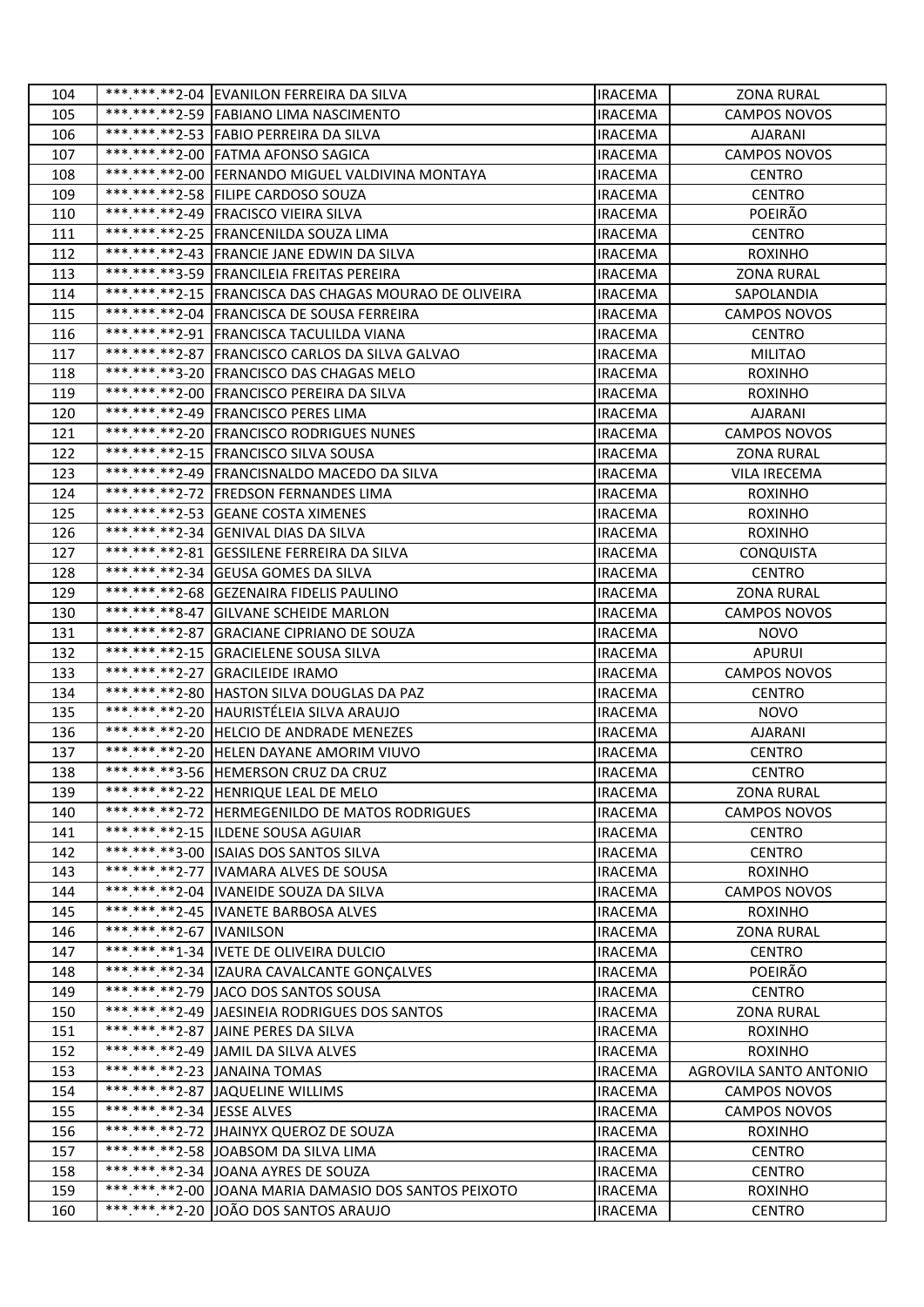| 161        |                            | *** *** ** 2-44 JOÃO LAURENÇO DO NASCIMENTO        | <b>IRACEMA</b>                   | <b>CENTRO</b>            |
|------------|----------------------------|----------------------------------------------------|----------------------------------|--------------------------|
| 162        |                            | ***.***.**2-72 JOÃO RODRIGUES SILVA                | <b>IRACEMA</b>                   | <b>CAMPOS NOVOS</b>      |
| 163        |                            | *** *** **3-87 JOAO SILVA SOUZA                    | <b>IRACEMA</b>                   | <b>ROXINHO</b>           |
| 164        |                            | ***.***.**2-59 JJOCELIA DOS SANTOS FERREIRA        | <b>IRACEMA</b>                   | <b>AJARANI</b>           |
| 165        |                            | ***.***.**2-19 JOCIANY LIMA DE ANDRADE             | <b>IRACEMA</b>                   | <b>ROXINHO</b>           |
| 166        |                            | *** ***. ** 2-97 JOELSON ALVES PIRES               | <b>IRACEMA</b>                   | <b>BEM-TI-VI</b>         |
| 167        |                            | ***.***.**1-87 JJOSCELINO SANTANA DA SILVA         | <b>IRACEMA</b>                   | POEIRÃO                  |
| 168        | ***.***.**3-53 JOSE ALVES  |                                                    | <b>IRACEMA</b>                   | <b>NOVO</b>              |
| 169        |                            | ***.***.**1-00 JOSÉ ALVES SILVANIO                 | <b>IRACEMA</b>                   | <b>CENTRO</b>            |
| 170        |                            | ***.***.**2-51 JOSE CARLO DE SOUSA                 | <b>IRACEMA</b>                   | <b>CAMPOS NOVOS</b>      |
| 171        |                            | ***.***.**2-68 JOSE CARLOS DA SILVA                | <b>IRACEMA</b>                   | <b>ROXINHO</b>           |
| 172        |                            | *** *** ** 2-87 JOSE DOS SANTOS BARBALHO           | <b>IRACEMA</b>                   | <b>ROXINHO</b>           |
| 173        |                            | *** *** **2-34 JOSE FERREIRA DA SILVA              | <b>IRACEMA</b>                   | <b>ROXINHO</b>           |
| 174        |                            | *** *** ** 2-72 JJOSE RAIMUNDO P. PINTO            | <b>IRACEMA</b>                   | <b>ROXINHO</b>           |
| 175        |                            | **********2-10 JOSE RIBAMAR VIEGAS RODRIGUES       | <b>IRACEMA</b>                   | <b>ROXINHO</b>           |
| 176        |                            | *** *** ** 2-49 JOSE RODRIGUES DOS SANTOS          | <b>IRACEMA</b>                   | <b>CENTRO</b>            |
| 177        |                            | *** *** ** 2-49 JOSE SILVA BRITO                   | <b>IRACEMA</b>                   | <b>ROXINHO</b>           |
| 178        |                            | *** *** ** 2-15 JOSÉ V. VARÃO FERREIRA             | <b>IRACEMA</b>                   | <b>ZONA RURAL</b>        |
| 179        |                            | **********2-87 JOSEMIR FERREIRA DA SILVA           | <b>IRACEMA</b>                   | <b>CAMPOS NOVOS</b>      |
| 180        |                            | *** *** ** 2-53 JOSILEIDE LIMA DE SOUSA            | <b>IRACEMA</b>                   | <b>ROXINHO</b>           |
| 181        |                            | *** *** ** 2-51 JOVINHO PEDRO DA CONCEIÇÃO         | <b>IRACEMA</b>                   | SALAPANDA                |
| 182        |                            | ***.***.**2-15 JUDITE DA CONCEIÇÃO SILVA SOARES    | <b>IRACEMA</b>                   | <b>AJARANI</b>           |
| 183        |                            | ***.***.**2-72 JULIO FERNADES DE SOUSA             | <b>IRACEMA</b>                   | <b>ZONA RURAL</b>        |
| 184        |                            | ***.***.**2-15 JULIO SOARES DE SOUSA               | <b>IRACEMA</b>                   | <b>CENTRO</b>            |
| 185        |                            | *** *** ** 2-03 JUNIOR ANTÔNIO DA SILVA            | <b>IRACEMA</b>                   | <b>CENTRO</b>            |
| 186        |                            | *** *** ** 2-87 JURANDIR ALVES DA SILVA            | <b>IRACEMA</b>                   | <b>CAMPOS NOVOS</b>      |
| 187        |                            | *******.**2-34 JUSCELINA SOUZA                     | <b>IRACEMA</b>                   | <b>CENTRO</b>            |
| 188        |                            | ***.***.**2-42 KARLIANE DIVINA                     | <b>IRACEMA</b>                   | <b>CAMPOS NOVOS</b>      |
| 189        |                            | *** *** ** 8-62 KATIA CILENE DE SOUSA SILVA        | <b>IRACEMA</b>                   | <b>CAMPOS NOVOS</b>      |
| 190        |                            | *** *** **2-34 KATIA MARQUES DA SILVA              | <b>IRACEMA</b>                   | MAMÃO                    |
| 191        |                            | ***.***.**2-20 KELE DOS SANTOS FERREIRA            | <b>IRACEMA</b>                   | <b>CENTRO</b>            |
| 192        |                            | ***.***.**2-22 KELLIANE DA SILVA RAMOS             | <b>IRACEMA</b>                   | <b>ROXINHO</b>           |
| 193        |                            | *** *** ** 2-56 KETHELEN PINTO PRINTES             | <b>IRACEMA</b>                   | <b>ROXINHO</b>           |
| 194        |                            | *** *** **2-53 LANILDO DA SILVA ARAUJO             | <b>IRACEMA</b>                   | ALVORADE                 |
| 195        |                            | *** ***. ** 2-87 LAURA ANA DE SOUZA                | <b>IRACEMA</b>                   | <b>ROXINHO</b>           |
| 196        |                            | ***.***.**2-61 LEIDIANE DA CONCEIÇÃO LIMA          | <b>IRACEMA</b>                   | <b>ZONA RURAL</b>        |
| 197        |                            | ***.***.**2-25 LEIDIANE DA SILVA                   | <b>IRACEMA</b>                   | <b>CENTRO</b>            |
| 198        |                            | ***.***.**2-28 LEIDIANE DA SILVA                   | <b>IRACEMA</b>                   | CAMPOS NOVOS             |
| 199        |                            | *** *** ** 2-48  LEILEANDRA BRAGANÇA DE LIMA       | <b>IRACEMA</b>                   | <b>CENTRO</b>            |
| 200        |                            | ***.***.**2-20 LEODINEIA DA SILVA                  | <b>IRACEMA</b>                   | <b>CENTRO</b>            |
| 201        |                            | *** *** **2-67 LEOMAR BARROS SOUZA                 | <b>IRACEMA</b>                   | POEIRÃO                  |
| 202        |                            | ***.***.**2-72 LEONOR MARIZE ANTONIO               | <b>IRACEMA</b>                   | <b>CAMPOS NOVOS</b>      |
| 203        |                            | ***.***.**3-53 LEUDAMAR SOUSA OLIVEIRA             | <b>IRACEMA</b>                   | POEIRÃO                  |
| 204        |                            | ***.***.**2-34  LIANDORA DO CARMO RAMOS            | <b>IRACEMA</b>                   | <b>ROXINHO</b>           |
| 205        |                            | ***.***.**2-00  LIDIANA FERREIRA DE SOUZA          | <b>IRACEMA</b>                   | POEIRÃO                  |
| 206        |                            | ***.***.**2-65  LILIANE DE SOUSA                   | <b>IRACEMA</b>                   | <b>CENTRO</b>            |
| 207        | ***.***.**2-49 LINO SAPARÁ | ***.***.**3-81 LINDALVA QUEIROZ DOS SANTOS CARTOZO | <b>IRACEMA</b>                   | <b>CENTRO</b>            |
| 208<br>209 |                            | ***.***.**3-12 LIONEIA CAXIAS DA CRUZ              | <b>IRACEMA</b><br><b>IRACEMA</b> | <b>ROXINHO</b>           |
| 210        |                            | ***.***.**2-87 LOURANDIR CUNHA EVERTON             | <b>IRACEMA</b>                   | <b>CENTRO</b><br>POEIRÃO |
| 211        |                            | ***.***.**2-49  LUANA ZAQUIEL MUNIZ                | <b>IRACEMA</b>                   | <b>CENTRO</b>            |
| 212        |                            | ***.***.**2-62 LUCAS MESQUITA LIMA                 | <b>IRACEMA</b>                   | <b>CENTRO</b>            |
| 213        |                            | *** *** ** 2-61 LUCIENE DA SILVA BOA VENTURA       | <b>IRACEMA</b>                   | <b>ROXINHO</b>           |
| 214        |                            | ***.***.**2-53 LUIS BATISTA RODRIGUES              | <b>IRACEMA</b>                   | CAMPOS NOVOS             |
| 215        |                            | *** *** ** 2-20 LUIS DA CONCEIÇÃO                  | <b>IRACEMA</b>                   | <b>NOVO</b>              |
| 216        |                            | ***.***.**1-20 LUIS EDUARDO DOS SANTOS             | <b>IRACEMA</b>                   | <b>CAMPOS NOVOS</b>      |
| 217        |                            | ***.***.**2-91 LUIS RODRIGUES DOS SANTOS           | <b>IRACEMA</b>                   | SAPOLANDIA               |
|            |                            |                                                    |                                  |                          |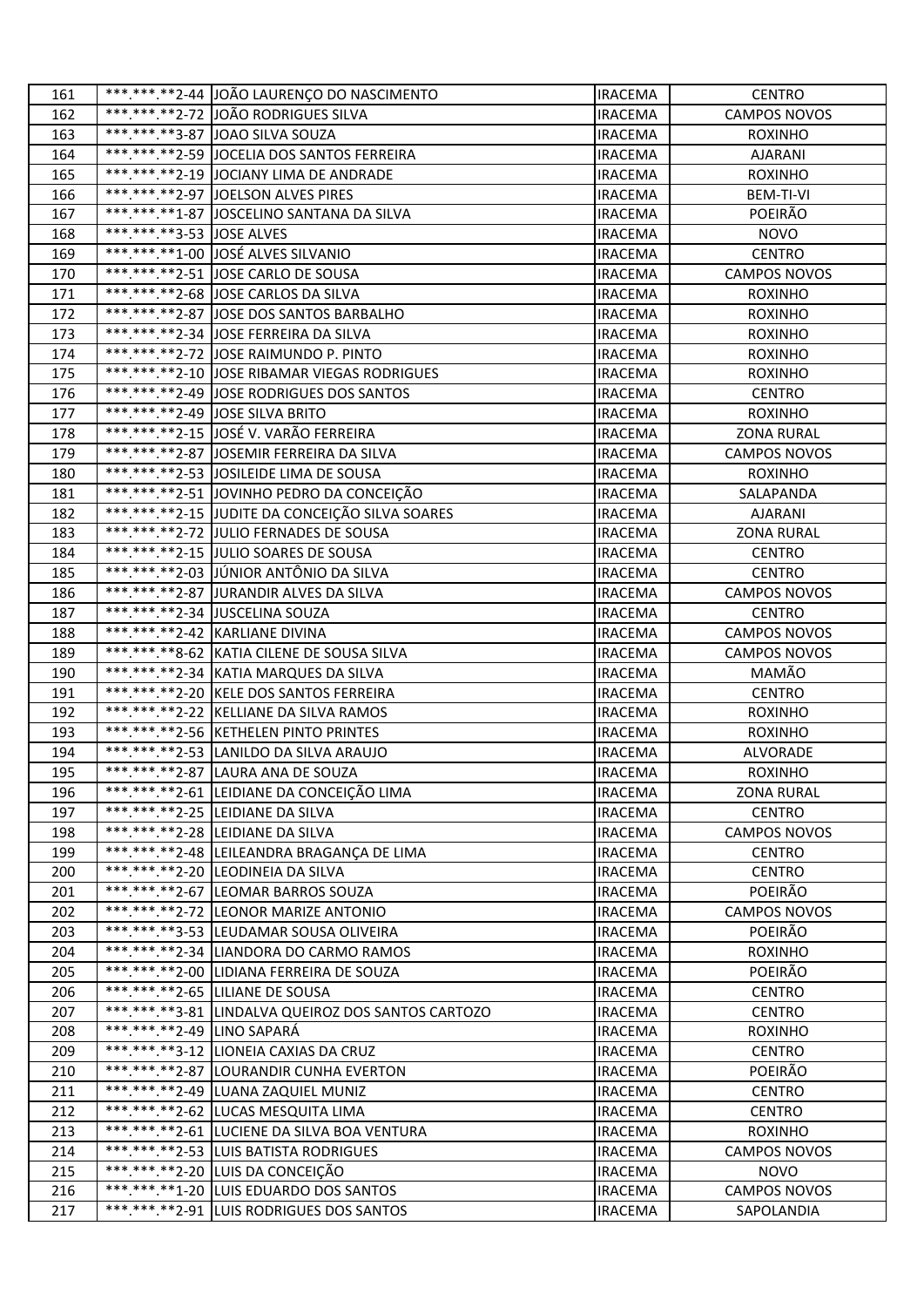| 218        | ***.***.**3-04  LUZINETE DA SILVA                                                         | <b>IRACEMA</b>                   | AGROVILA SANTO ANTONIO    |
|------------|-------------------------------------------------------------------------------------------|----------------------------------|---------------------------|
| 219        | *** *** ** 2-76   MAICON OLIVEIRA AMORIM                                                  | <b>IRACEMA</b>                   | <b>CENTRO</b>             |
| 220        | ***.***.**2-68 MANOEL DINO DE SOUZA                                                       | <b>IRACEMA</b>                   | MAMÃO                     |
| 221        | *** *** ** 2-15   MANOEL JOSE DOS SANTOS                                                  | <b>IRACEMA</b>                   | <b>CAMPOS NOVOS</b>       |
| 222        | ***.***.**2-15 MANOEL JOSIMAR MORAES DE MENEZES                                           | <b>IRACEMA</b>                   | <b>APURUI</b>             |
| 223        | ***.***.**2-20 MANOEL MACEDO DE BRITO                                                     | <b>IRACEMA</b>                   | <b>ZONA RURAL</b>         |
| 224        | ***.***.**1-20 MANOEL RUFINO DA SILVA                                                     | <b>IRACEMA</b>                   | <b>CENTRO</b>             |
| 225        | ***.***.**3-34   MANOEL VICENTE DA SILVA                                                  | <b>IRACEMA</b>                   | <b>ZONA RURAL</b>         |
| 226        | *** *** ** 2-22   MANUEL MECIAS FERREIRA DE SOUZA                                         | IRACEMA                          | <b>CAMPOS NOVOS</b>       |
| 227        | ***.***.**2-34 MANUEL NETO HOLANDA BARROS                                                 | <b>IRACEMA</b>                   | <b>CAMPOS NOVOS</b>       |
| 228        | ***.***.**2-91   MARCELA PEREIRA DE ARAUJO SOUZA                                          | <b>IRACEMA</b>                   | <b>ROXINHO</b>            |
| 229        | *** *** ** 2-68 MARCELINA RUFINO DE SOUZA                                                 | <b>IRACEMA</b>                   | <b>ROXINHO</b>            |
| 230        | *** *** ** 2-04   MARCELINO GONÇALVES DE OLIVEIRA                                         | <b>IRACEMA</b>                   | <b>CENTRO</b>             |
| 231        | ***.***.**2-71   MARCELO PEREIRA DE ARAUJO                                                | <b>IRACEMA</b>                   | AGROVILA SANTO ANTONIO    |
| 232        | ***.***.**3-49 MARCIA DE JESUS DA SILVA                                                   | <b>IRACEMA</b>                   | <b>CAMPOS NOVOS</b>       |
| 233        | ***.***.**2-66 MARCIANE SOUZA CIPRIANO                                                    | <b>IRACEMA</b>                   | <b>ZONA RURAL</b>         |
| 234        | *** *** ** 2-78   MARCIO IVONE BRITO DA SILVA                                             | <b>IRACEMA</b>                   | AGROVILA SANTO ANTONIO    |
| 235        | ***.***.**2-33 MARCOS AUTOVIO GROMES DE MARCIS                                            | <b>IRACEMA</b>                   | <b>CAMPOS NOVOS</b>       |
| 236        | *** *** ** 2-36 MARGARIDA SANTANA DA SILVA                                                | <b>IRACEMA</b>                   | <b>ZONA RURAL</b>         |
| 237        | ***.***.**2-34   MARIA ANTONIA MOREIRA                                                    | <b>IRACEMA</b>                   | <b>CAMPOS NOVOS</b>       |
| 238        | ***.***.**2-87   MARIA APARECIDA DA SILVA SOUZA                                           | <b>IRACEMA</b>                   | ALVORADA                  |
| 239        | *** *** ** 2-91 MARIA CILENE CORREA DA SILVA                                              | <b>IRACEMA</b>                   | <b>ALVORADA</b>           |
| 240        | ***.***.**2-34 MARIA DA CONCEIÇÃO DA SILVA E SILVA                                        | <b>IRACEMA</b>                   | <b>CENTRO</b>             |
| 241        | ***.***.**2-00 MARIA DA PAZ GANA DOS REIS                                                 | <b>IRACEMA</b>                   | <b>CAMPOS NOVOS</b>       |
| 242        | *** *** ** 2-04 MARIA DAS DORES SILVA DOS SANTOS                                          | <b>IRACEMA</b>                   | <b>BEM TE VI</b>          |
| 243        | ***.***.**2-53 MARIA DAS GRAÇA DA SILVA JUSTINO                                           | <b>IRACEMA</b>                   | <b>CENTRO</b>             |
| 244        | *** *** **3-98 MARIA DAS GRAÇAS CASTRO DE SOUSA                                           | <b>IRACEMA</b>                   | <b>ZONA RURAL</b>         |
| 245        | ***.***.**2-72 MARIA DAS GRAÇAS DE SOUZA VASCONCELOS                                      | <b>IRACEMA</b>                   | <b>CAMPOS NOVOS</b>       |
| 246        | *** *** ** 2-49 MARIA DAS GRAÇAS TRANO                                                    | <b>IRACEMA</b>                   | <b>CENTRO</b>             |
| 247        | *** *** **3-87 MARIA DE AZEVEDO LIMA                                                      | IRACEMA                          | <b>CAMPOS NOVOS</b>       |
| 248        | *** *** ** 2-59 MARIA DE BELEM CORREA SANTOS                                              | <b>IRACEMA</b>                   | <b>ROXINHO</b>            |
| 249        | *** *** ** 2-53 MARIA DE DEUS DE SOUSA DA COSTA                                           | <b>IRACEMA</b>                   | <b>CENTRO</b>             |
| 250        | ***.***.**2-20 MARIA DE FATIMA DE ALEMIDA                                                 | <b>IRACEMA</b>                   | <b>CENTRO</b>             |
| 251        | *********2-00 MARIA DE FATIMA SILVA                                                       | <b>IRACEMA</b>                   | <b>CENTRO</b>             |
| 252        | **********2-15 MARIA DE JESUS CONCEIÇÃO BARBOSA                                           | <b>IRACEMA</b>                   | <b>CENTRO</b>             |
| 253        | *** *** ** 2-34   MARIA DE JESUS DE OLIVEIRA SANTOS                                       | <b>IRACEMA</b>                   | <b>CENTRO</b>             |
| 254        | ***.***.**2-04   MARIA DE LURDES GOMES                                                    | <b>IRACEMA</b>                   | <b>CENTRO</b>             |
| 255        | ***.***.**2-20 MARIA DO CARMO BARBOSA DE SOUSA                                            | <b>IRACEMA</b>                   | <b>CENTRO</b>             |
| 256        | ***.***.**2-00 MARIA DO SOCORRO FARIAS DO REIS                                            | <b>IRACEMA</b>                   | <b>ROXINHO</b>            |
| 257        | *** *** **1-20 MARIA DO SOCORRO FERREIRA FELIX                                            | <b>IRACEMA</b>                   | <b>CENTRO</b>             |
| 258        | *** *** ** 2-06 MARIA DOMINGOS MACHADO                                                    | <b>IRACEMA</b>                   | NOVO CENTRO               |
| 259        | ***.***.**2-82   MARIA ELDVANIRA FERREIRA DOS SANTOS                                      | <b>IRACEMA</b>                   | <b>CAMPOS NOVOS</b>       |
| 260        | ***.***.**2-04 MARIA EVANGELISTA SOBRINHO                                                 | <b>IRACEMA</b>                   | <b>BAIRRO NOVO</b>        |
| 261        | ***.***.**2-00 MARIA FERREIRA DA SILVA                                                    | <b>IRACEMA</b>                   | <b>ZONA RURAL</b>         |
| 262        | *** *** ** 8-47   MARIA FERREIRA DE ARAUJO                                                | <b>IRACEMA</b>                   | POEIRÃO                   |
| 263        | ***.***.**2-15 MARIA GORETE PEREIRA                                                       | <b>IRACEMA</b>                   | <b>ZONA RURAL</b>         |
| 264        | ***.***.**2-87   MARIA IVELTA SILVA DE ALMEIDA<br>*** *** ** 2-04 MARIA JOSE ALVES BARROS | <b>IRACEMA</b>                   | <b>ZONA RURAL</b>         |
| 265<br>266 | *** *** ** 2-10 MARIA JOSÉ LIMA DOS SANTOS                                                | <b>IRACEMA</b>                   | <b>CENTRO</b><br>ALVORADA |
| 267        | ***.***.**5-15 MARIA LIMA DE SOUZA                                                        | <b>IRACEMA</b><br><b>IRACEMA</b> | <b>CENTRO</b>             |
| 268        | ***.***.**2-00 MARIA ODETE FERNANDES                                                      | <b>IRACEMA</b>                   | CAMPOS NOVOS              |
| 269        | *** *** ** 2-20 MARIA RASSI LIMA DA COSTA                                                 | <b>IRACEMA</b>                   | <b>ROXINHO</b>            |
| 270        | *** *** **3-15 MARIA RITA DOS SANTOS DA CONCEIÇÃO                                         | <b>IRACEMA</b>                   | <b>CENTRO</b>             |
| 271        | *** *** ** 2-25 MARIA SANTOS ALVES                                                        | <b>IRACEMA</b>                   | <b>ROXINHO</b>            |
| 272        | ***.***.**1-49   MARIA TEIXEIRA DE SOUSA                                                  | <b>IRACEMA</b>                   | <b>CENTRO</b>             |
| 273        | ***.***.**2-15   MARIA TELMA GOMES DA SILVA                                               | <b>IRACEMA</b>                   | <b>CENTRO</b>             |
| 274        | *** *** ** 2-22 MARIANA DE MELO SOUZA                                                     | <b>IRACEMA</b>                   | <b>CENTRO</b>             |
|            |                                                                                           |                                  |                           |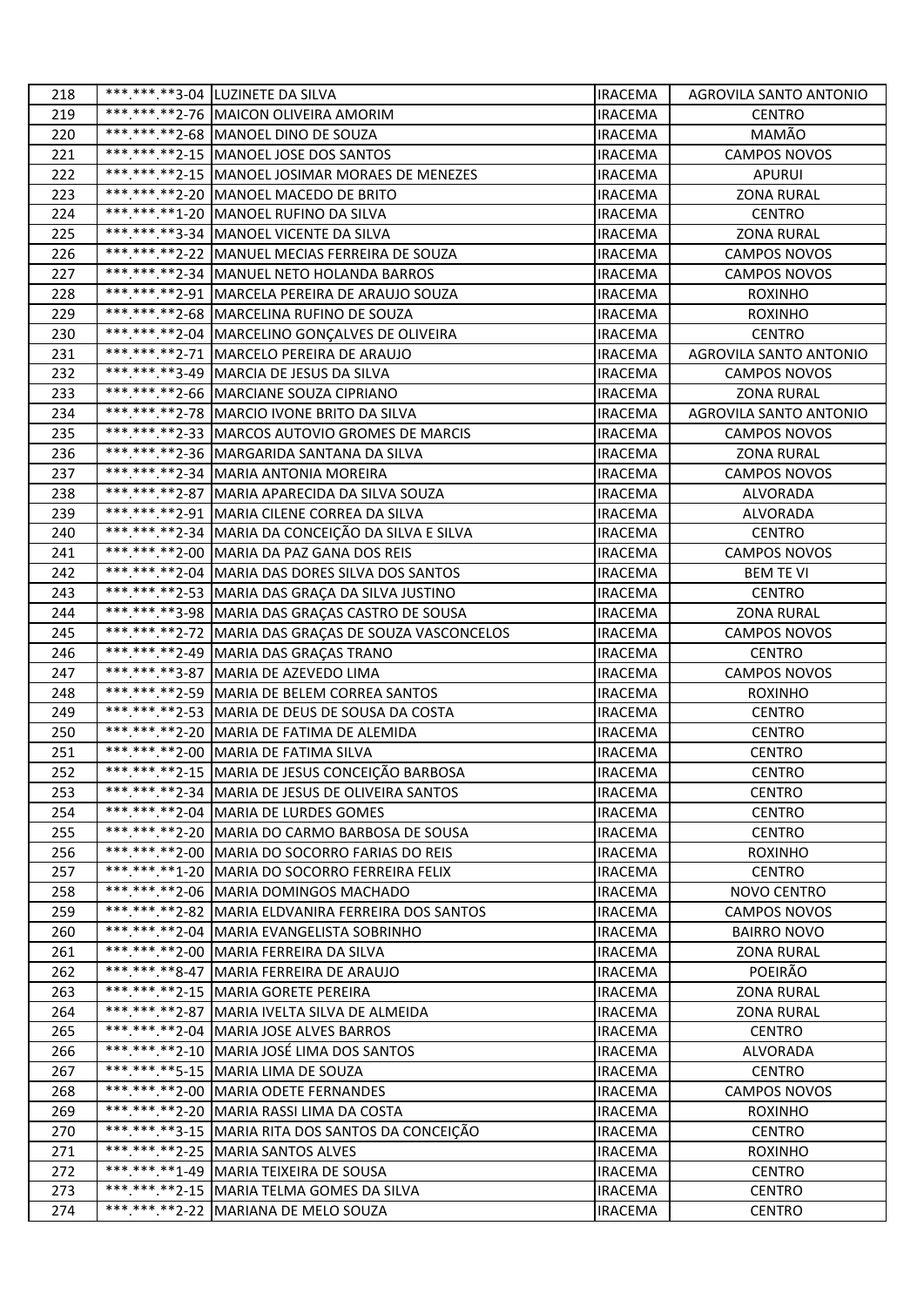| 275        |                             | *** *** .** 2-97 MARINALVA FERREIRA BARBOSA                                     | <b>IRACEMA</b>                   | <b>ROXINHO</b>               |
|------------|-----------------------------|---------------------------------------------------------------------------------|----------------------------------|------------------------------|
| 276        |                             | ***.***.**2-72 MARINALVA GONSALVES DE OLIVEIRA                                  | IRACEMA                          | POEIRÃO                      |
| 277        |                             | *** *** ** 2-68 MARLENE GADELHA DA SILVA                                        | <b>IRACEMA</b>                   | <b>CAMPOS NOVOS</b>          |
| 278        |                             | ***.***.**2-68 MARLETE DE SOUZA SILVA                                           | <b>IRACEMA</b>                   | <b>RURAL</b>                 |
| 279        |                             | *** *** ** 2-30 MARTINS SANTOS ALENCAR                                          | <b>IRACEMA</b>                   | NÃO IDENTIFICADO             |
| 280        |                             | ***.***.**2-15   MERCEDES ABREU ARAUJO                                          | <b>IRACEMA</b>                   | AGROVILA SANTO ANTONIO       |
| 281        |                             | *** ***. ** 3-20   MESSIAS LIMA DE SALES                                        | <b>IRACEMA</b>                   | <b>CENTRO</b>                |
| 282        |                             | *** *** **2-08 MIRIAN DA SILVA BELARMINO                                        | <b>IRACEMA</b>                   | DA CONQUISTA                 |
| 283        |                             | *** *** ** 2-47 MISSI IATIANE EVANGELISTA PINTO                                 | IRACEMA                          | <b>CANTRO</b>                |
| 284        | *** *** ** 2-62 MIZAEL LIMA |                                                                                 | <b>IRACEMA</b>                   | <b>CAMPOS NOVOS</b>          |
| 285        |                             | ***.***.**2-91 MOISÉS JOSÉ DOS SANTOS                                           | <b>IRACEMA</b>                   | <b>CAMPOS NOVOS</b>          |
| 286        |                             | *** *** ** 2-49 MONICA ALVES SILVA                                              | <b>IRACEMA</b>                   | <b>ROXINHO</b>               |
| 287        |                             | *** ***. ** 2-00 NAIZA MEIRELES DIAS                                            | <b>IRACEMA</b>                   | <b>ZONA RURAL</b>            |
| 288        |                             | *** *** ** 2-82 NALLA NUBIA REIS SODRE                                          | <b>IRACEMA</b>                   | CAMPOS NOVOS                 |
| 289        |                             | *********2-34 NATHALIA DO VALLE VIANA AZEVEDO                                   | <b>IRACEMA</b>                   | <b>CAMPOS NOVOS</b>          |
| 290        |                             | ***.***.**2-72   NEILIZANGELA DO NASCIMENTO SILVA                               | <b>IRACEMA</b>                   | <b>CENTRO</b>                |
| 291        |                             | ***.***.**2-15 NEUSA MARIA DE JESUS                                             | <b>IRACEMA</b>                   | <b>CENTRO</b>                |
| 292        |                             | *** *** ** 2-53 NILAN SOARES VAZ                                                | <b>IRACEMA</b>                   | <b>CENTRO</b>                |
| 293        |                             | *** *** **2-20 NILZA MACHADO DE FRANÇA                                          | <b>IRACEMA</b>                   | CAMPOS NOVOS                 |
| 294        |                             | *** *** ** 2-20 ODINEIA DOS SANTOS EVANGELISTA                                  | <b>IRACEMA</b>                   | <b>CENTRO</b>                |
| 295        |                             | ***.***.**2-68 OSELIA SILVA ALMEIDA                                             | <b>IRACEMA</b>                   | ALVORADA                     |
| 296        |                             | *** *** ** 2-68 OSMAR PEREIRA DE SOUZA                                          | <b>IRACEMA</b>                   | <b>ROXINHO</b>               |
| 297        |                             | *** *** ** 2-49 PATRICIA COSTA MESQUITA                                         | <b>IRACEMA</b>                   | <b>CENTRO</b>                |
| 298        |                             | ***.***.**3-91   PAULA FRANCINETE SOUZA FERREIRA                                | <b>IRACEMA</b>                   | <b>CAMPOS NOVOS</b>          |
| 299        |                             | *** *** ** 2-00 PAULO DE JESUS DE SOUZA                                         | <b>IRACEMA</b>                   | AGROVILA SANTO ANTONIO       |
| 300        |                             | ***.***.**2-64 PAULO HENRIQUE DOS SANTOS OLIVEIRA                               | <b>IRACEMA</b>                   | <b>CENTRO</b>                |
| 301        |                             | ***.***.**2-74 PAULO SOUZA PROCOPIO                                             | <b>IRACEMA</b>                   | <b>CEMTRO</b>                |
| 302        |                             | *** ***. ** 2-06 PEDRO FERREIRA LIMA                                            | <b>IRACEMA</b>                   | <b>CAMPOS NOVOS</b>          |
| 303        |                             | *** *** ** 2-68 RAIMARA DE SOUZA BEZERRA                                        | <b>IRACEMA</b>                   | <b>BEM TE VI</b>             |
| 304        |                             | *** *** **3-00 RAIMUNDA CAVALCANTE DA LUZ                                       | <b>IRACEMA</b>                   | <b>ZONA RURAL</b>            |
| 305        |                             | ***.***.**2-00 RAIMUNDA DA COSTA SOUSA                                          | IRACEMA                          | <b>CAMPOS NOVOS</b>          |
| 306        |                             | ***.***.**2-68 RAIMUNDA ELISSANDRA LOPES DA SILVA                               | <b>IRACEMA</b>                   | <b>IRACEMA</b>               |
| 307        |                             | ***.***.**2-04 RAIMUNDA FAUSTINO MACIEL                                         | <b>IRACEMA</b>                   | POEIRÃO                      |
| 308        |                             | *** *** ** 2-34 RAIMUNDA LIMA DE SOUZA                                          | <b>IRACEMA</b>                   | <b>CAMPOS NOVOS</b>          |
| 309        |                             | *** *** ** 2-66 RAIMUNDA RODRIGUES DA CONCEICAO                                 | <b>IRACEMA</b>                   | <b>CENTRO</b>                |
| 310        |                             | *** *** ** 2-91 RAIMUNDO ALVES LOPES DE MELO                                    | <b>IRACEMA</b>                   | <b>CENTRO</b>                |
| 311        |                             | *** *** ** 2-20 RAIMUNDO ANDRADE CRUZ                                           | <b>IRACEMA</b>                   | AGROVILA SANTO ANTONIO       |
| 312        |                             | *** *** ** 2-59 RAIMUNDO BERTOLINO DA SILVA                                     | <b>IRACEMA</b>                   | <b>NOVO</b>                  |
| 313        |                             | *** *** ** 2-80 RAIMUNDO FRANCO DA SILVA FILHO                                  | <b>IRACEMA</b>                   | CAMPOS NOVOS                 |
| 314        |                             | ***.***.**3-91 RAIMUNDO JOSE PIRES                                              | <b>IRACEMA</b>                   | <b>ZONA RURAL</b>            |
| 315        |                             | *** *** ** 2-15 RAIMUNDO LIMA NASCIMENTO                                        | <b>IRACEMA</b>                   | CAMPOS NOVOS                 |
| 316        |                             | ***.***.**2-68 RAIMUNDO NONATO FERREIRA DA SILVA                                | <b>IRACEMA</b>                   | <b>CAMPOS NOVOS</b>          |
| 317        |                             | ***.***.**2-95 RAIMUNDO NONATO SILVA FERREIRA                                   | <b>IRACEMA</b>                   | <b>CAMPOS NOVOS</b>          |
| 318        |                             | *** *** ** 2-68 RANDIELLY BARBOSA SOARES                                        | <b>IRACEMA</b>                   | <b>CAMPOS NOVOS</b>          |
| 319        |                             | ***.***.**1-22 RAQUEL ARAUJO PEREIRA                                            | <b>IRACEMA</b>                   | <b>CAMPOS NOVOS</b>          |
| 320        |                             | ***.***.**2-49 RAQUEL PIRES SOARES<br>***.***.**2-78 RAYARA CAVALCANTE DA SILVA | <b>IRACEMA</b>                   | CAMPOS NOVOS                 |
| 321<br>322 |                             | *** *** ** 2-46 ROBERTO DA SILVA                                                | <b>IRACEMA</b>                   | CAMPOS NOVOS<br>CAMPOS NOVOS |
| 323        |                             | ***.***.**2-91 RONILDO MONTEIRO DE MOURA                                        | <b>IRACEMA</b><br><b>IRACEMA</b> | <b>ROXINHO</b>               |
| 324        |                             | ***.***.**2-91 RONILTO MANOEL DA CRUZ                                           | <b>IRACEMA</b>                   | <b>CENTRO</b>                |
| 325        |                             | *** *** .** 2-00 ROSA MARIA PERREIRA DA SILVA                                   | <b>IRACEMA</b>                   | <b>CENTRO</b>                |
| 326        |                             | ***.***.**2-13 ROSALIA SANTANA SILVA                                            | <b>IRACEMA</b>                   | <b>ROXINHO</b>               |
| 327        |                             | ***.***.**2-20 ROSEANE COSTA                                                    | <b>IRACEMA</b>                   | <b>CENTRO</b>                |
| 328        |                             | ***.***.**2-49 ROSILENE ALMEIDA SILVA                                           | <b>IRACEMA</b>                   | <b>CENTRO</b>                |
| 329        |                             | ***.***.**3-62 ROSIMAR RODRIGUES DE VASCONCELOS                                 | <b>IRACEMA</b>                   | <b>CENTRO</b>                |
| 330        |                             | *** *** ** 2-72 ROSIMARI FAGUNDES DOS SANTOS                                    | <b>IRACEMA</b>                   | <b>CAMPOS NOVOS</b>          |
| 331        |                             | *** *** ** 2-15 ROSIMEIRE MORAES RAMOS                                          | <b>IRACEMA</b>                   | <b>CENTRO</b>                |